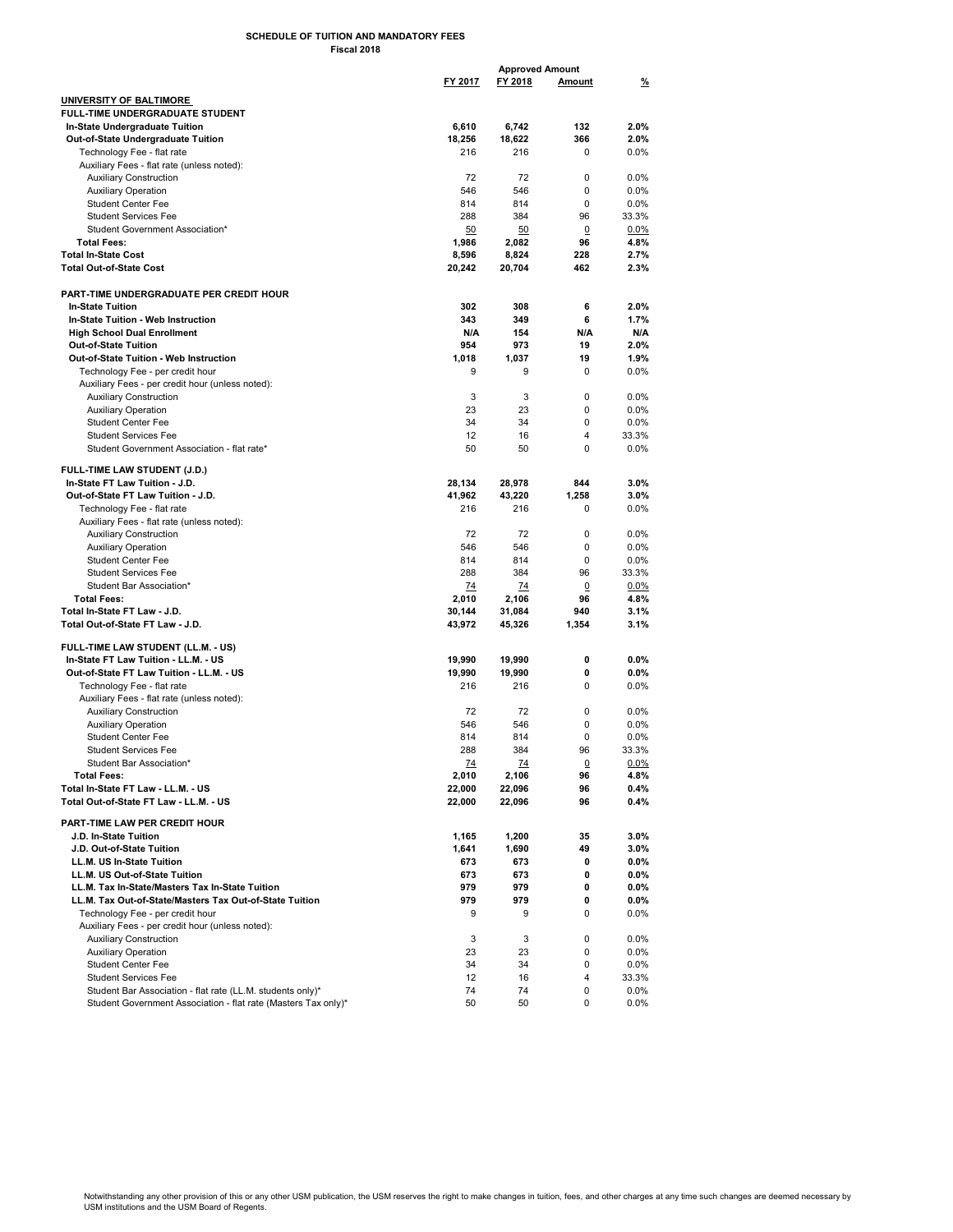## SCHEDULE OF TUITION AND MANDATORY FEES Fiscal 2018

|                                                                                  | <b>Approved Amount</b> |         |        |          |
|----------------------------------------------------------------------------------|------------------------|---------|--------|----------|
|                                                                                  | FY 2017                | FY 2018 | Amount | <u>%</u> |
| PART-TIME GRADUATE PER CREDIT HOUR                                               |                        |         |        |          |
| In-State Tuition (MBA - in person and on-line instruction)                       | 824                    | 824     | 0      | $0.0\%$  |
| Regional Tuition (MBA - in person and on-line instruction)                       | 824                    | 824     | 0      | $0.0\%$  |
| Out of State Tuition (MBA - on-line instruction)                                 | 824                    | 824     | 0      | $0.0\%$  |
| Out-of-State Tuition (MBA - in person instruction                                | 1,149                  | 1,149   | 0      | $0.0\%$  |
| Technology Fee - per credit hour                                                 | 9                      | 9       | 0      | $0.0\%$  |
| Auxiliary Fees - per credit hour (unless noted):                                 |                        |         |        |          |
| <b>Auxiliary Construction</b>                                                    | 3                      | 3       | 0      | $0.0\%$  |
| <b>Auxiliary Operation</b>                                                       | 23                     | 23      | 0      | 0.0%     |
| <b>Student Center Fee</b>                                                        | 34                     | 34      | 0      | $0.0\%$  |
| <b>Student Services Fee</b>                                                      | 12                     | 16      | 4      | 33.3%    |
| Student Government Association - flat rate*                                      | 50                     | 50      | 0      | $0.0\%$  |
| PART TIME GRADUATE PER CREDIT HOUR                                               |                        |         |        |          |
| Business - other than MBA and MS in Taxation:                                    |                        |         |        |          |
| <b>In-State Tuition</b>                                                          | 762                    | 785     | 23     | $3.0\%$  |
| In State Tuition - Web Instruction                                               | 812                    | 835     | 23     | 2.8%     |
| <b>Regional Tuition**</b>                                                        | 762                    | 785     | 23     | $3.0\%$  |
| Regional Tuition - Web instruction**                                             | 812                    | 835     | 23     | 2.8%     |
| Out-of-State Tuition                                                             | 1,063                  | 1,084   | 21     | 2.0%     |
| Out-of-State Tuition - Web Instruction                                           | 1,113                  | 1,134   | 21     | 1.9%     |
| Technology Fee - per credit hour                                                 | 9                      | 9       | 0      | $0.0\%$  |
| Auxiliary Fees - per credit hour (unless noted):                                 |                        |         |        |          |
| <b>Auxiliary Construction</b>                                                    | 3                      | 3       | 0      | $0.0\%$  |
| <b>Auxiliary Operation</b>                                                       | 23                     | 23      | 0      | 0.0%     |
| <b>Student Center Fee</b>                                                        | 34                     | 34      | 0      | $0.0\%$  |
| <b>Student Services Fee</b>                                                      | 12                     | 16      | 4      | 33.3%    |
| Student Government Association - flat rate*                                      | 50                     | 50      | 0      | $0.0\%$  |
|                                                                                  |                        |         |        |          |
| PART-TIME GRADUATE PER CREDIT HOUR - Arts & Sciences                             |                        |         |        |          |
| In-State Tuition                                                                 | 709                    | 730     | 21     | $3.0\%$  |
| In State Tuition - Web Instruction                                               | 819                    | 840     | 21     | 2.6%     |
| Out-of-State Tuition: MS Interaction Design & Information Architecture - on-line | 819                    | 840     | 21     | 2.6%     |
| <b>Regional Tuition**</b>                                                        | 709                    | 730     | 21     | $3.0\%$  |
| Regional Tuition - Web Instruction**                                             | 819                    | 840     | 21     | 2.6%     |
| Out-of-State Tuition (Other than IDIA on-line)                                   | 1,059                  | 1,091   | 32     | $3.0\%$  |
| Out of State Tuition - Web Instruction (Other than IDIA on line)                 | 1,162                  | 1,194   | 32     | 2.8%     |
| Technology Fee - per credit hour                                                 | 9                      | 9       | 0      | 0.0%     |
| Auxiliary Fees - per credit hour (unless noted):                                 |                        |         |        |          |
| <b>Auxiliary Construction</b>                                                    | 3                      | 3       | 0      | 0.0%     |
| <b>Auxiliary Operation</b>                                                       | 23                     | 23      | 0      | $0.0\%$  |
| <b>Student Center Fee</b>                                                        | 34                     | 34      | 0      | 0.0%     |
| <b>Student Services Fee</b>                                                      | 12                     | 16      | 4      | 33.3%    |
| Student Government Association - flat rate*                                      | 50                     | 50      | 0      | 0.0%     |
|                                                                                  |                        |         |        |          |
| PART-TIME GRADUATE PER CREDIT HOUR - Public Affairs<br><b>In-State Tuition</b>   | 730                    | 752     | 22     | $3.0\%$  |
| In State Tuition - Web Instruction                                               | 840                    | 862     | 22     | 2.6%     |
| Out-of-State Tuition: Masters Public Administration - on-line                    | 840                    | 862     | 22     | 2.6%     |
| <b>Regional Tuition**</b>                                                        | 730                    | 752     | 22     | 3.0%     |
| Regional Tuition - Web Instruction**                                             | 840                    | 862     | 22     | 2.6%     |
| Out of State Tuition (Other than MPA on line)                                    | 1,059                  | 1,091   | 32     | 3.0%     |
| Out-of-State Tuition - Web Instruction (Other than MPA on-line)                  | 1,162                  | 1,194   | 32     | 2.8%     |
| Technology Fee - per credit hour                                                 | 9                      | 9       | 0      | $0.0\%$  |
| Auxiliary Fees - per credit hour (unless noted):                                 |                        |         |        |          |
| <b>Auxiliary Construction</b>                                                    | 3                      | 3       | 0      | 0.0%     |
| <b>Auxiliary Operation</b>                                                       | 23                     | 23      | 0      | $0.0\%$  |
| <b>Student Center Fee</b>                                                        | 34                     | 34      | 0      | $0.0\%$  |
| <b>Student Services Fee</b>                                                      | 12                     | 16      | 4      | 33.3%    |
| Student Government Association - flat rate*                                      | 50                     | 50      | 0      | $0.0\%$  |
|                                                                                  |                        |         |        |          |
| DOCTORAL PER CREDIT HOUR (800+ level only)                                       |                        |         |        |          |
| In-State Tuition (Arts & Sciences)                                               | 932                    | 932     | 0      | $0.0\%$  |
| Out-of-State Tuition (Arts & Sciences)                                           | 1,582                  | 1,582   | 0      | $0.0\%$  |
| Technology Fee - per credit hour                                                 | 9                      | 9       | 0      | 0.0%     |
| Auxiliary Fees - per credit hour (unless noted):                                 |                        |         |        |          |
| <b>Auxiliary Construction</b>                                                    | 3                      | 3       | 0      | 0.0%     |
| <b>Auxiliary Operation</b>                                                       | 23                     | 23      | 0      | $0.0\%$  |
| <b>Student Center Fee</b>                                                        | 34                     | 34      | 0      | $0.0\%$  |
| <b>Student Services Fee</b>                                                      | 12                     | 16      | 4      | 33.3%    |
| Student Government Association - flat rate*                                      | 50                     | 50      | 0      | 0.0%     |